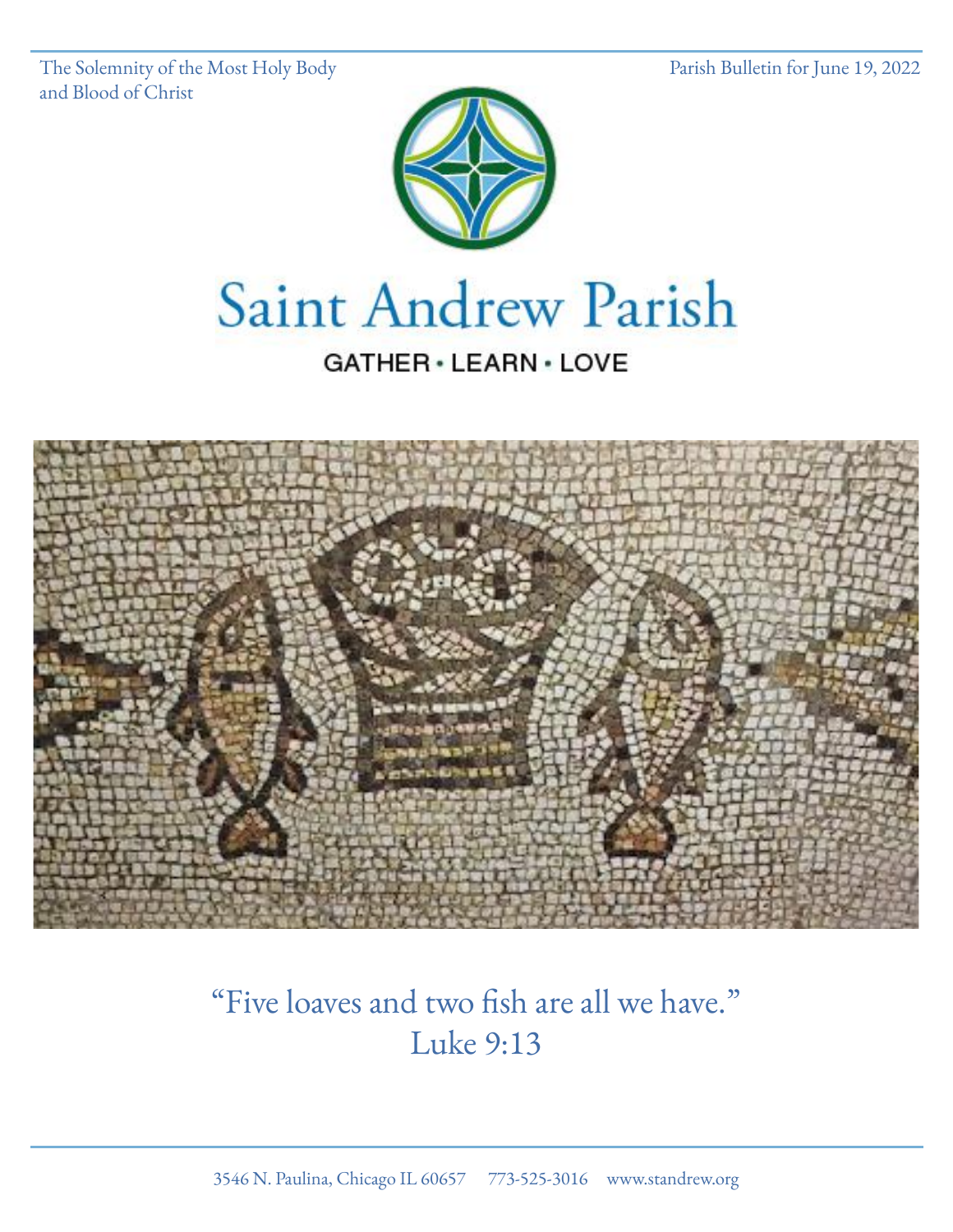# Parish Information

#### Parish Office Hours:

**The parish office is open seven days a week. Hours are Monday through Friday 8:00am to 7:00 pm and Saturdays from 9:00am to 3pm and Sundays from 9:00 am to noon.** Parishioners may stop by to make prayer requests, pay Mass stipends, or seek assistance. Please wear masks when entering the office and remain socially distanced.

*If you need to make contact with the parish staff, please call 773-525-3016 and leave a message.* 

#### Mass Schedule & Confessions:

All are welcome to join us for Mass at the following times:

**Saturday Vigil - 4:00pm, Sunday Morning - 9:00am and 11:00am.**

The Sacrament of Reconciliation is available on Saturdays at 3:00pm in the main church.

#### Juneteenth - Parish Offices Closed:

The parish office will be closed on Monday, June 20, 2022 in observance of the Juneteenth holiday.

Juneteenth (*officially June 19*) commemorates the 1965 announcement in Texas regarding the abolition of slavery in the United States. It is an important date in the long history of the restoration of the inalienable rights given by God to those who were forced into captive servitude because of their race. The arc of history continues to bend toward justice as the work of restoration is incomplete. We must all seek to end the evil of racism and put into practice the grace to see one another as God sees us, with inherent dignity and worth.

### Parish Staff

**Pastor: Rev. Sergio Romo FrSergio@standrew.org Associate Pastor: Rev. Silvanus Kidaha FrSilvanus@standrew.org Pastoral Associate: David Heimann David@standrew.org Deacon: Mark Purdome Mark@standrew.org Deacon: Eric Sorensen Eric@standrew.org Business Manager: Esperanza Benavides Essie@standrew.org Fundraising/Development: Julie Richards Julie@standrew.org**

**Office Manager: Christina O'Malley Chris@standrew.org Receptionists: Terry Ryan, Christine Chua, Mercedes Jairala Engineer: Alfred Benkiser** Contact Parish staff by phone at 773-525-3016

#### School Administration

**Principal: Allen Ackermann allenackermann@gosaintandrew.com Assistant Principal: Sarah Casavechia sarahcasavechia@gosaintandrew.com Reception: Trini Mahadeo trinidadmahadeo@gosaintandrew.com Admissions: Anne Japsen annejapsen@gosaintandrew.com** Contact School Administration by phone at 773-248-2500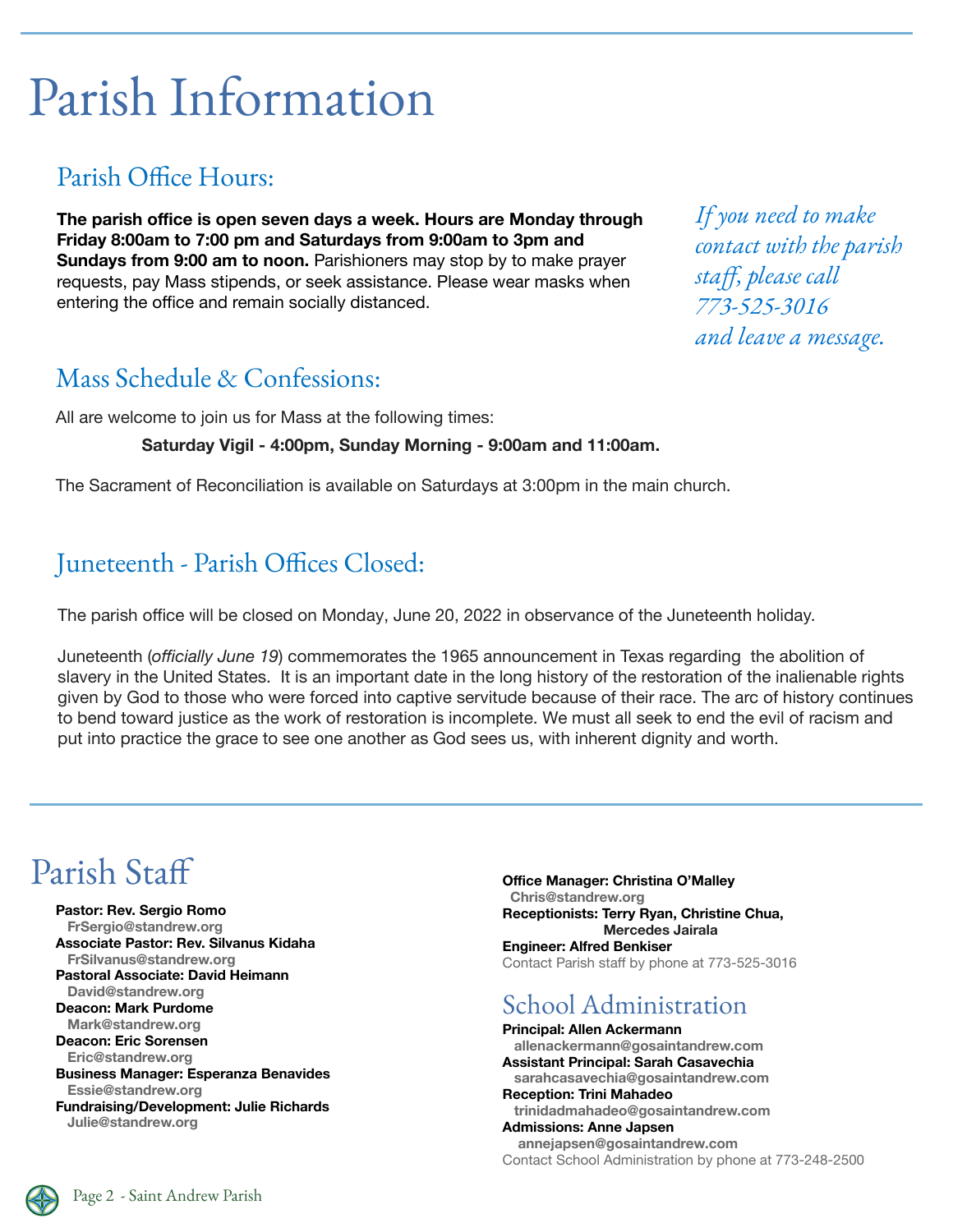# Pastoral Letter by Deacon Eric Sorensen



*In the Eucharist, the Lord continues to meet us, dwell with us, and fulfill God's promise to be with us always. But are we open to meet him…always?* This year our eldest granddaughter, Claire, received her 1<sup>st</sup> Communion. Many of her family members were in attendance, so much so we overflowed her assigned pew. Thus, Rita and I sat in the side pew, which offered us a great view of Claire, sitting in the front row.

She was sitting with a serious, attentive expression on her face. When she finally went forth to receive the Lord, you could see the anticipation, yet fixed concentration about her. But after receiving the Body of Christ, there was this burst of joy and excitement and a lightness to her step, as she returned to her seat, which was still showing in her class photo, her pictures with the family, and in her reception celebration afterwards.

We too approach the altar to receive the Lord. But do we feel the overwhelming humility of his *humble* gift of Himself? How can we not proclaim like Elizabeth to Mary, 'Who am I that my Lord should come to me?' And do we feel the joy bubbling up within us, of Christ's longing to be so close with us, and in us? As Mary proclaimed, 'My spirit *rejoices* in God my Savior for he has looked with favor on his lowly *servant*.' Does his presence put a smile upon our face by the love he shares so *intimately*? And do we continue to rejoice, as we go forth to serve those who need his presence in their lives? In the Eucharist, the Lord continues to meet us, dwell with us, and fulfill God's promise to be with us always. But are we open to meet him…*always*?

Since her 1<sup>st</sup> Communion, Claire now freely receives the Body of Christ each Sunday, no longer serious, but with her face beaming with joy. So great a gift is our Lord and Savior, that John the Baptist leaped with joy in Elizabeth's womb at his presence…merely at his presence. Yet, Christ is so *intimately present within us*. But do we joyfully approach and receive him?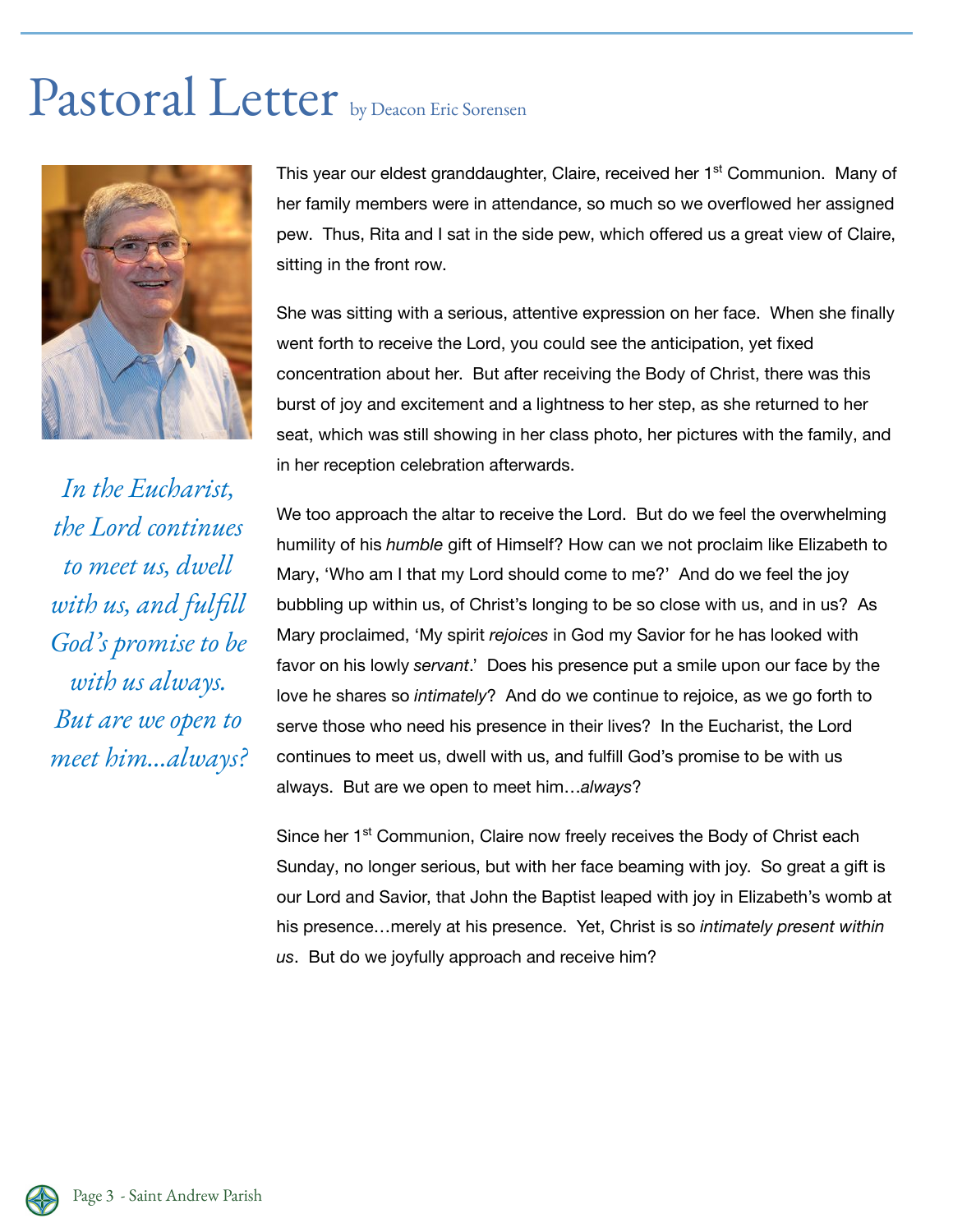#### Thank You Fr. Falasiko!

.

This weekend serves as the final weekend for Fr. Falasiko to serve at Saint Andrew as a visiting priest. He began his journey with us as a seminarian and then as an ordained deacon in 2020. Following his ordination as a priest last year in Uganda, he returned to Chicago for a year of advanced studies at Mundelein Seminary which he just completed. He now returns to Uganda for assignment within his home diocese of Kiyinda-Mityana. We are grateful for his years of service at Saint Andrew and ask God's blessings on his future ministry. Send Fr. Falasiko a message by emailing him at **fmatovu@usml.edu**



#### Vacation Bible School - July 18-22

This Summer, Saint Benedict and Saint Andrew will host a 5-day Vacation Bible School from July 18-22, 2022. Vacation Bible School is for rising kindergarteners thru rising 4th graders. the Program will take place in-person on the campus of Saint Benedict Parish Monday through Friday and participants will sing, learn about scripture stories, talk about the saints and grow in faith. Participants will be in small groups, led by our parish youth ministry volunteers. This 3.5 hour day will run from 9:00am-12:30pm. The fee is \$80. per child and \$150. for a family. [Click here](https://forms.office.com/pages/responsepage.aspx?id=4aP2WaCWNU-RnFx-jNLG4tjYSh8f6u1Oi4ECD-2HBlJUNTRaQUk3TFdLNjNFNFI0WFhGRTVBU0lIMy4u) to register.

#### Kairos Retreat for High School Students

Saint Andrew Parish is pleased to support our younger parishioners by partnering with the North Side Kairos which will take place from Friday, August 19, 2022 at 9:00am to Sunday, August 21, 2022 in the afternoon. We are now accepting registrations for participants and leaders. Participants must be entering their Junior or Senior year of high school or exiting their Senior year. For more information, [read more....](https://email-mg.flocknote.com/c/eJwtjksKwyAYhE8TdwnGdxYuCqX3-H0kSqoWte31a6Awm2GYmc9puVIiGYqaYEIwX9nKKeZs2QxTEoRxxlBFjZoY3p_Fnrl0v9iSUNByF4QzZUdxMw68lEIwCRs4DsTtEj116P010dtEHkOtQ3bVf5dSj2FPiLW0ufpePfS5vVPydb4wRoiqvsMnuuBjgpzHe4OY_wM2RAtHuTB-D2g8Yw)





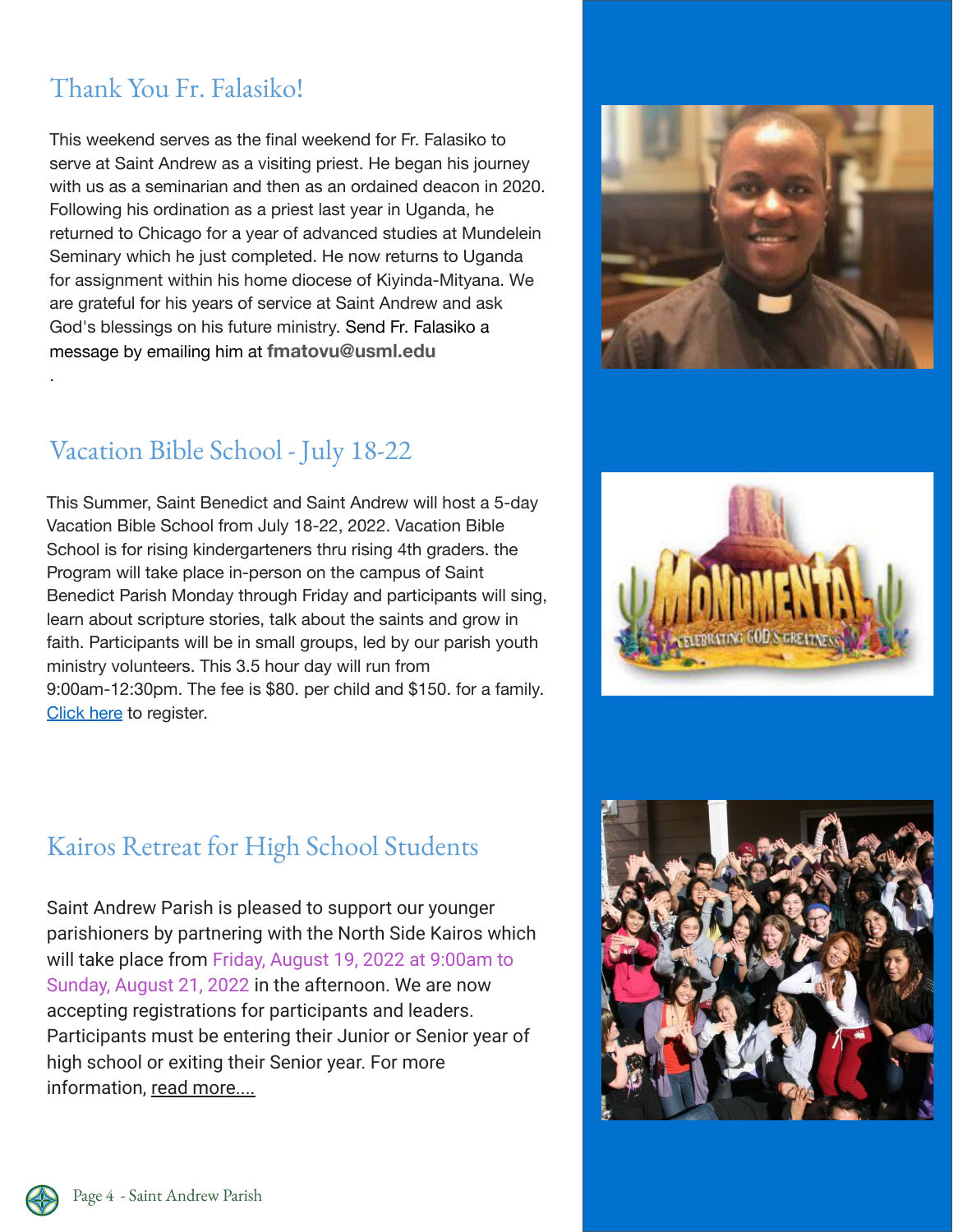# Learn at Home, for Individuals & Families

#### The Church: Community in the Spirit

The Church is a community - a community of people who profess the same belief in one God, led by the same Spirit, with a common mission: to proclaim the Good News of Jesus Christ's redeeming sacrifice. "We are all one…" but are we all the same?

We are all members of the Body of Christ. Just as the Body of Christ is one body, it is made up of different parts. In the same way, we serve different functions in the church, whether we are part of the laity, consecrated religious, or serving as clergy. Within these three groups we also serve in different ways. Some consecrated religious are devoted to prayer and contemplation, while others serve in missions around the world. Clergy might serve locally as pastors of a parish or at a high office in the Vatican. Lay people serve the church in their secular work (have you heard of "water-cooler evangelization?"), as well as when they become involved in parish life, from teaching Religious Education to serving on the Social Concerns Commision.

The same Spirit works uniquely in each of us for the benefit of all, sometimes even when bestowing the same gift! For example, someone may be a great public speaker and choose to become a priest, while another person with the same gift might become a lawyer defending social justice issues.

Ideally, a vocation is chosen when an individual shares their gifts while following the promptings of the Holy Spirit. As Frederick Buechner puts it, "The place God calls you to is the place where your deep gladness and the world's deep hunger meet."

No matter where the Spirit leads us, we are called to offer the best of ourselves to make the world a better place for everyone else.

#### READINGS FOR THE WEEK TO READ & PRAY AT HOME

Masses will be said privately for the intentions listed below.

## June 2022

| Sunday<br>The Most<br>Holy Body<br>and Blood of<br>Christ<br>19 | First Reading<br>Second Reading<br>Gospel<br><b>Mass Intentions</b> | Gn 14; 18-20<br>1 COR 11: 23-26<br>LK 9: 11B-17<br>+Dagmar Alvarez+ Donald Burtzen,<br>+Doog Bathal +Ryan Stoll and<br>+Cecilia Vinzons |
|-----------------------------------------------------------------|---------------------------------------------------------------------|-----------------------------------------------------------------------------------------------------------------------------------------|
| Monday<br>20                                                    | <b>First Reading</b><br>Gospel<br><b>Mass Intentions</b>            | 2 Kgs 17: 5-8, 13-15a, 18<br>Mt 7: 1-5<br>+Our departed Parishioners                                                                    |
| Tuesday<br>21                                                   | <b>First Reading</b><br>Gospel<br>Mass Intentions                   | 2 Kgs 19: 9b-11, 14-21, 31-35a, 36<br>Mt 7:6, 12-14<br>Our departed Parishioners                                                        |
| Wednesday<br>22                                                 | <b>First Reading</b><br>Gospel<br><b>Mass Intentions</b>            | 2 Kgs 22: 8-13, 23: 1-3<br>Mt 7: 15=20<br><b>Our departed Parishioners</b>                                                              |
| Thursday<br>23                                                  | <b>First Reading</b><br>Gospel<br>Mass Intentions                   | Is 49-1-6<br>Acts 13; 22-26<br><b>Our departed Parishioners</b>                                                                         |
| Friday<br><b>Sacred Heart</b><br>of Jesus                       | <b>First Reading</b><br>Gospel<br>Mass Intentions                   | EX 34; 11-16<br>LK 15: 3-7<br><b>Our departed Parishioners</b>                                                                          |
| 24                                                              |                                                                     |                                                                                                                                         |
| Sunday<br>26                                                    | <b>First Reading</b><br>Second Reading<br>Gospel                    | 1 Kgs 19: 16b, 19-21<br>Gal 5: 1, 13-18<br>Lk 9: 51-62                                                                                  |
|                                                                 | Mass Intentions                                                     | +Dagmar Alvarez and<br>+Maureen Stailey<br>For daily readings, please visit www.usccb.org                                               |